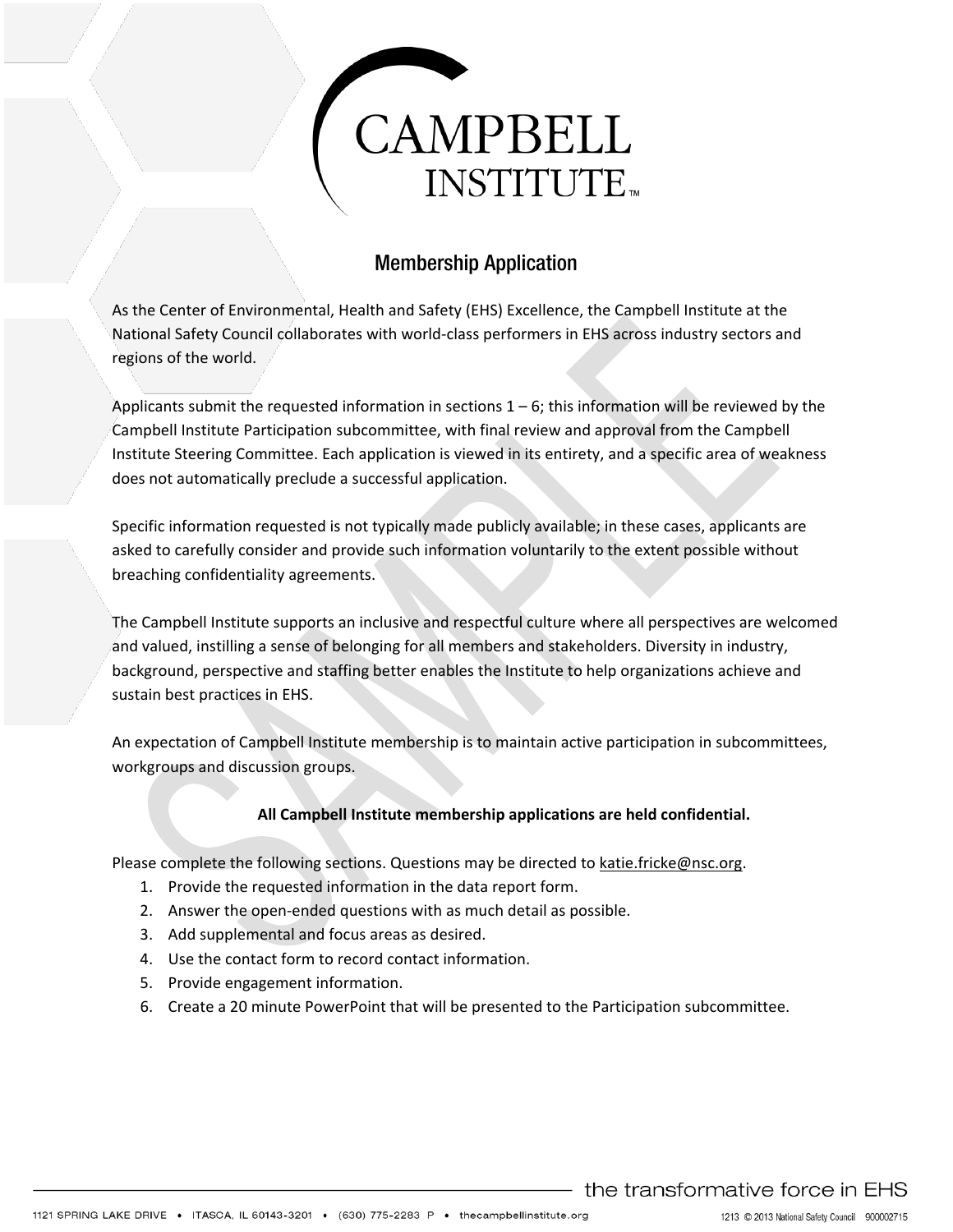

# Section 1: Data Report Form

| <b>Organizational Information</b>                  |  |
|----------------------------------------------------|--|
| Name of organization                               |  |
| Scope of application                               |  |
| (e.g., specific country/region /global operations) |  |
| 2021 gross revenue                                 |  |
| Number of employees                                |  |
| Number of contractors                              |  |

**Industry Representation** – Please list the top industries your organization represents along with the appropriate North American Industry Classification System (NAICS) code(s).

|  | <b>NAICS code</b> | <b>Estimated percent of</b><br>total organization |
|--|-------------------|---------------------------------------------------|
|  |                   |                                                   |
|  |                   |                                                   |
|  |                   |                                                   |
|  |                   | 100%                                              |

## **Employees**

|                                                 | 2021 | 2020 | 2019 | 2018 |
|-------------------------------------------------|------|------|------|------|
| Total recordable case rate per 200,000 hours    |      |      |      |      |
| worked (100 full-time equivalent workers)       |      |      |      |      |
| Cases with days away from work rate per 200,000 |      |      |      |      |
| hours worked (100 full-time equivalent workers) |      |      |      |      |
| BLS industry average based on the primary NAICS |      |      |      |      |
| code cited - TRIR                               |      |      |      |      |
| BLS industry average based on the primary NAICS |      |      |      |      |
| code cited - DART                               |      |      |      |      |

2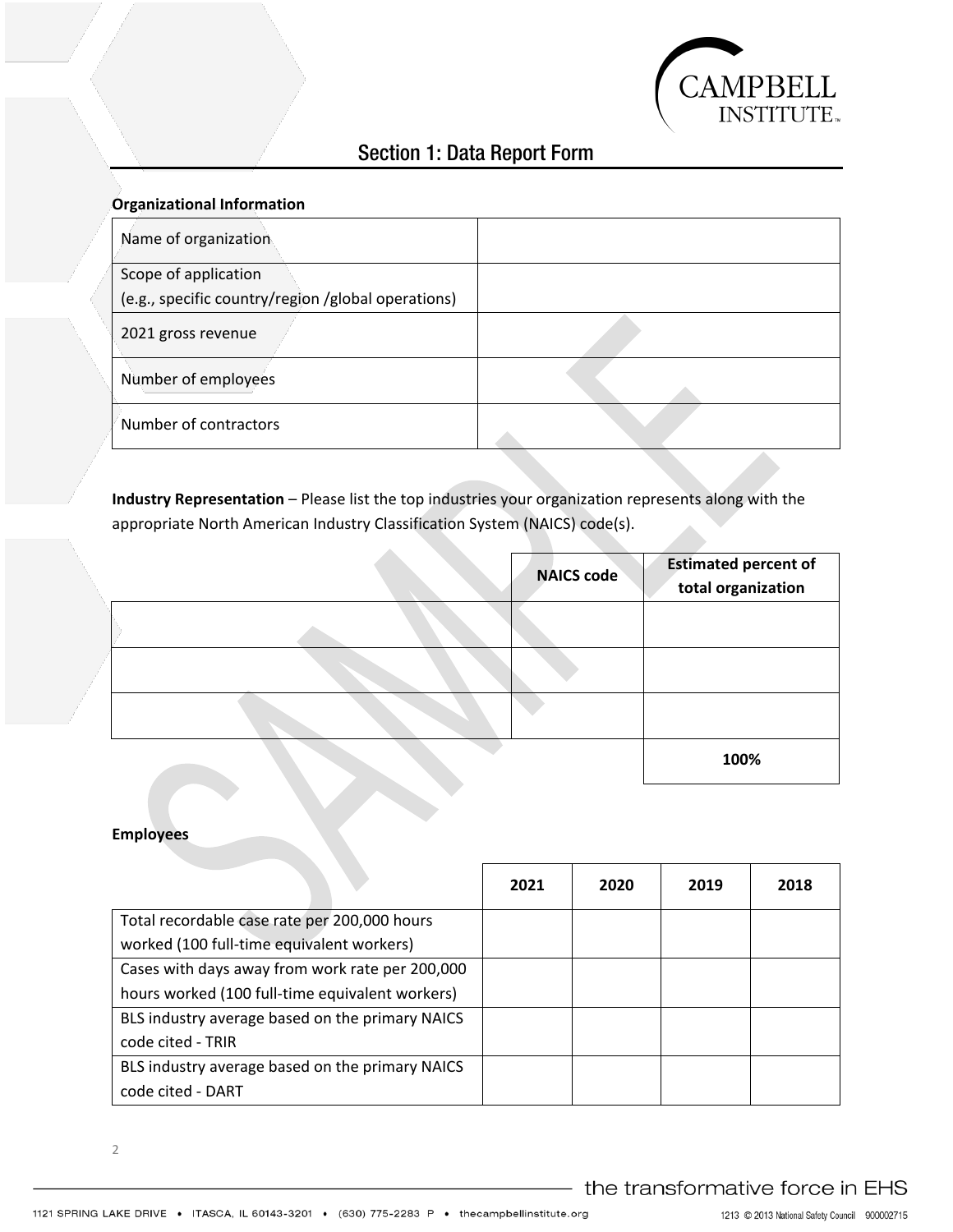

**Contractors (if applicable)** – If contractors are not tracked, please explain in section 2.

|                                                 | 2021 | 2020 | 2019 | 2018 |
|-------------------------------------------------|------|------|------|------|
| Total recordable case rate per 200,000 hours    |      |      |      |      |
| worked (100 full-time equivalent workers)       |      |      |      |      |
| Cases with days away from work rate per 200,000 |      |      |      |      |
| hours worked (100 full-time equivalent workers) |      |      |      |      |

# **Fatalities (If applicable)**

|                      | 2021 | 2020 | 2019 | 2018 |
|----------------------|------|------|------|------|
| Number of fatalities |      |      |      |      |

**Environmental** – Provide at least two lagging metrics and one leading indicator. If no leading indicators are used, please explain in section 2.

|  | 2021 | 2020 | 2019 | 2018 |
|--|------|------|------|------|
|  |      |      |      |      |
|  |      |      |      |      |
|  |      |      |      |      |

# **Leading Indicators** – Provide at least two. If none are used, please explain in section 2.

| 2021 | 2020 | 2019 | 2018 |
|------|------|------|------|
|      |      |      |      |
|      |      |      |      |
|      |      |      |      |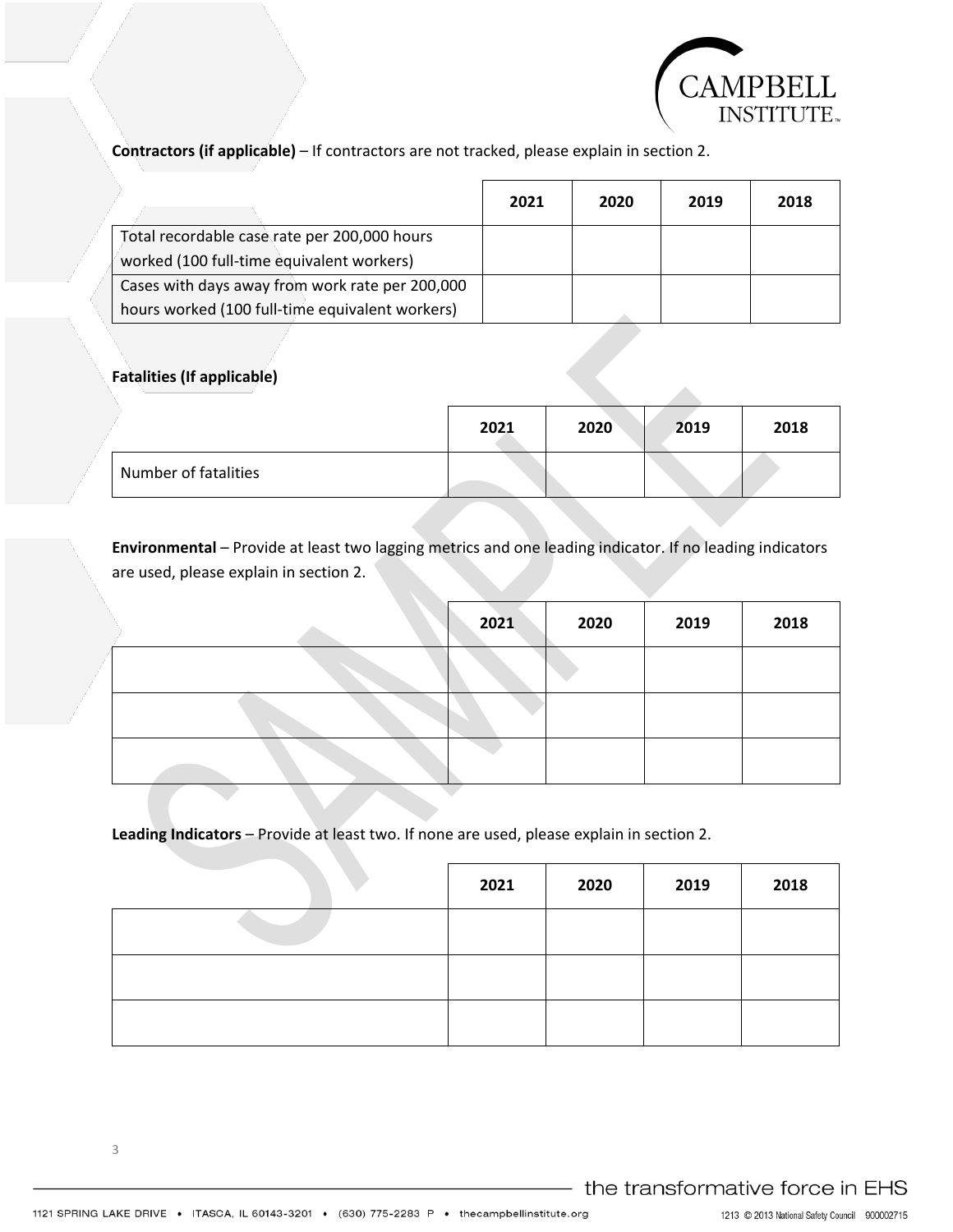

# Section 2: Narrative Answers

- 1. Your specific one and three-year goals (metric and otherwise) relative to the improvement in EHS.
- 4. In addition to the metrics provided, describe your approach to contractor, service provider, and/or the subcontractor vetting process, or any other elements of your contractor safety program.
- 5. If there were fatalities in the past four years, describe the circumstances and corrective actions surrounding the event(s). Include immediate preventative measures and long-term preventative measures implemented as a result in question.
	- a. If your organization experiences serious injury and fatalities, what are the policies and processes?
- 6. Describe your organization's approach around environmental and sustainability. If indicators were provided, further describe trends or key influencers and how the results drive change for future activities in this area. What is your mitigation plan around your environmental risk?
- 7. If you were unable to provide information about leading indicators in section 1, please explain.

1213 © 2013 National Safety Council 900002715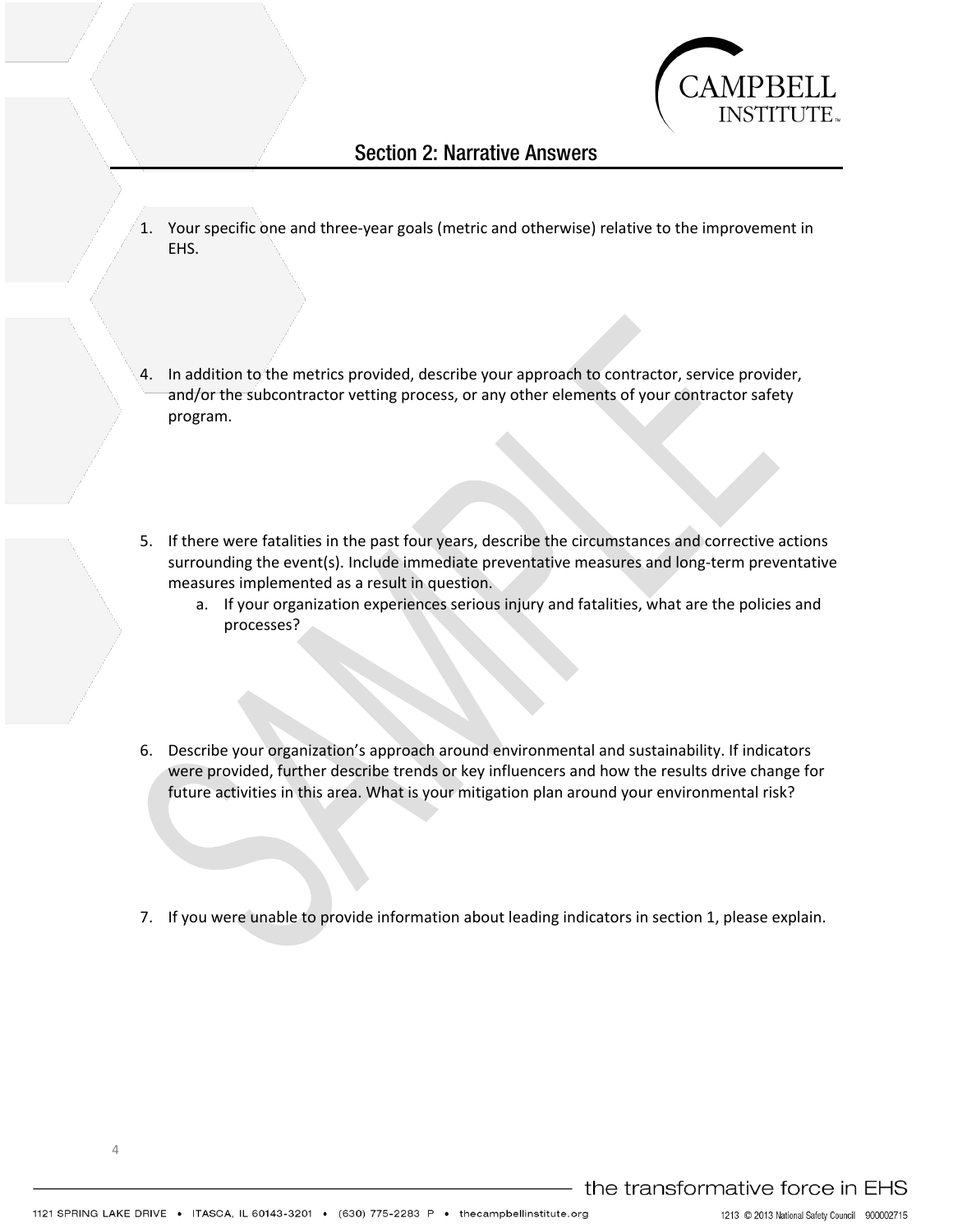

# Section 3: Supplemental Information and Focus Areas

**Note that information, or lack thereof, in this area will not be used as exclusionary for Campbell Institute membership. Section 3 is viewed solely as supplemental and will assist in future engagement opportunities.** 

- 1. Key strengths of your EHS approach that you expect to share and may prove useful to other members as they continue to drive improvement.
- 2. Areas of opportunity of your EHS approach that you expect to continue to drive improvement in through the expertise of other members.
- 3. If not addressed in Section 2, describe your organization's serious injury and prevention policies and processes.
- 4. Does your organization incorporate diversity, equity and inclusion principles into EHS? If so, please provide an example and a program lead's contact information.
- 5. If Environmental, Social, and Governance (ESG) is an area of interest in your organization, what are a few of the criteria being tracked?
- 6. Does your organization focus on psychological safety, and what does that entail?
- 7. Do you include human and organizational performance (HOP) into your safety management system? If so, please provide an example.
- 8. Describe your EHS organizational structure; this can include but is not limited to alignment, reporting structure, roles and responsibilities, headcount and coverage per employee, geolocation of staff, salary ranges, and additional areas.

5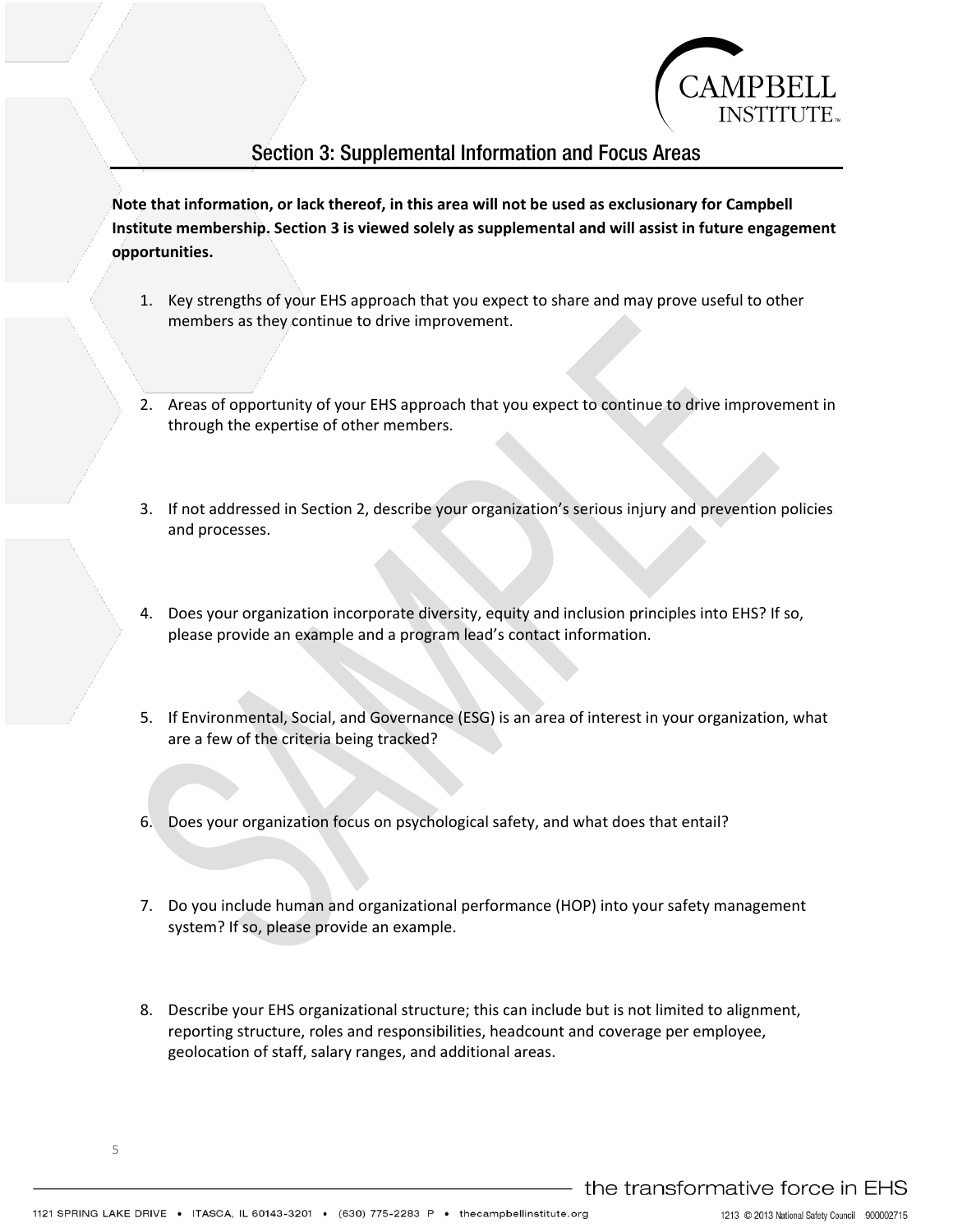

# Section 4: Contact Information

| <b>Headquarter Address</b>     |                                                  |                         |          |
|--------------------------------|--------------------------------------------------|-------------------------|----------|
|                                | <b>Street Address</b>                            |                         |          |
| City                           |                                                  | <b>State/Providence</b> | Zip Code |
| <b>Executive-Level Contact</b> |                                                  |                         |          |
|                                | <b>First Name</b>                                | <b>Last Name</b>        |          |
| <b>Title</b>                   |                                                  | <b>Email Address</b>    |          |
|                                | <b>Primary Contact (General communication)</b>   |                         |          |
|                                | <b>First Name</b>                                | <b>Last Name</b>        |          |
| <b>Title</b>                   |                                                  | <b>Email Address</b>    |          |
|                                | <b>Secondary Contact (General communication)</b> |                         |          |
|                                | <b>First Name</b>                                | <b>Last Name</b>        |          |
|                                |                                                  | <b>Email Address</b>    |          |
| <b>Title</b>                   |                                                  |                         |          |
|                                | <b>Primary Environmental Contact</b>             |                         |          |
|                                | <b>First Name</b>                                | <b>Last Name</b>        |          |

the transformative force in EHS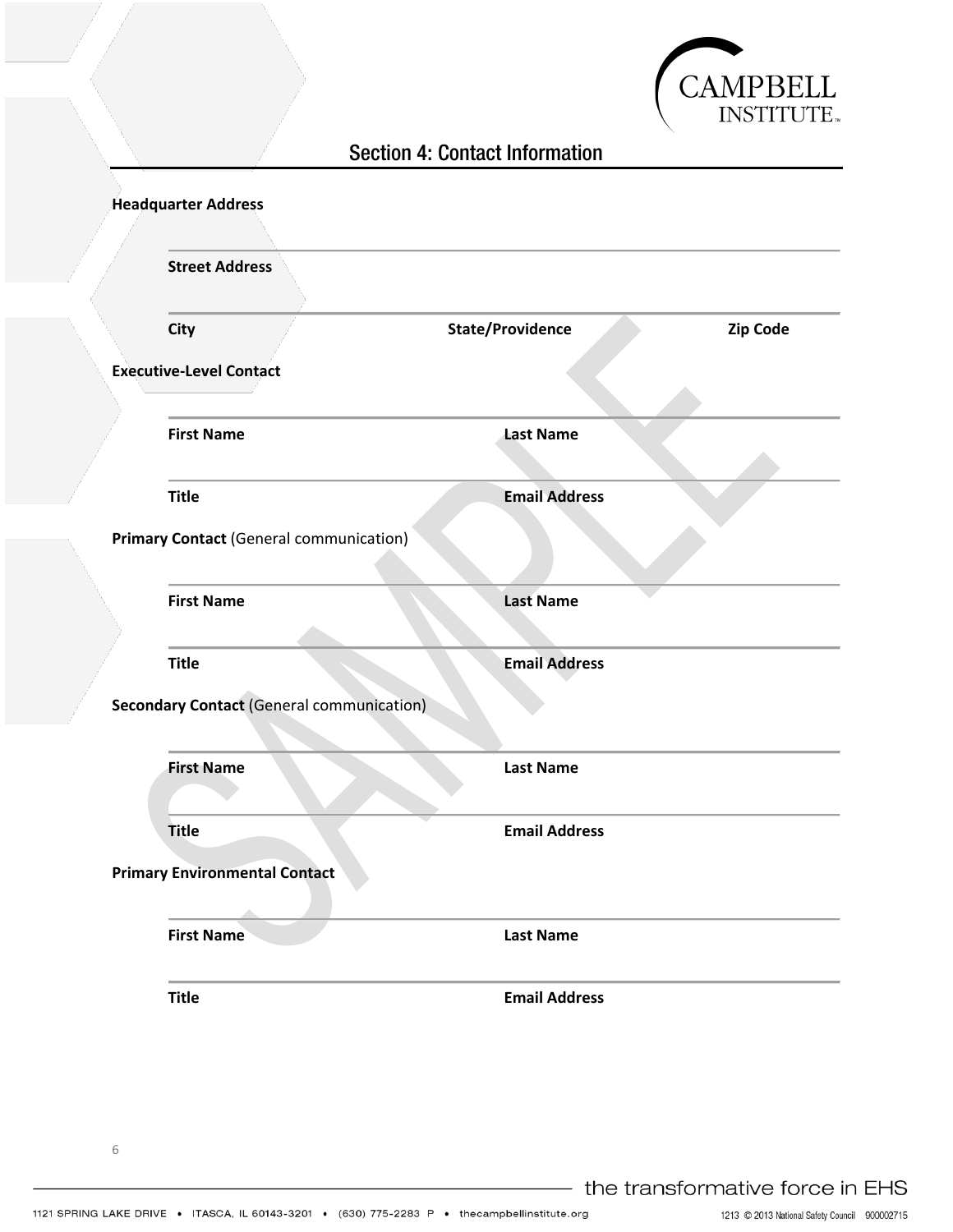

**Primary Health Contact** 

| <b>First Name</b>        | <b>Last Name</b>                                       |
|--------------------------|--------------------------------------------------------|
| <b>Title</b>             | <b>Email Address</b>                                   |
|                          |                                                        |
|                          |                                                        |
|                          |                                                        |
|                          | Last Name                                              |
| <b>Title</b>             | <b>Email Address</b>                                   |
| <b>Financial Contact</b> |                                                        |
| <b>First Name</b>        | <b>Last Name</b>                                       |
| <b>Title</b>             | <b>Email Address</b>                                   |
| <b>Marketing Contact</b> |                                                        |
|                          |                                                        |
| <b>First Name</b>        | <b>Last Name</b>                                       |
| <b>Title</b>             | <b>Email Address</b>                                   |
|                          |                                                        |
|                          |                                                        |
|                          |                                                        |
|                          | DE&I Program Lead (if applicable)<br><b>First Name</b> |

# Section 5: Engagement Information

7

1213 C 2013 National Safety Council 900002715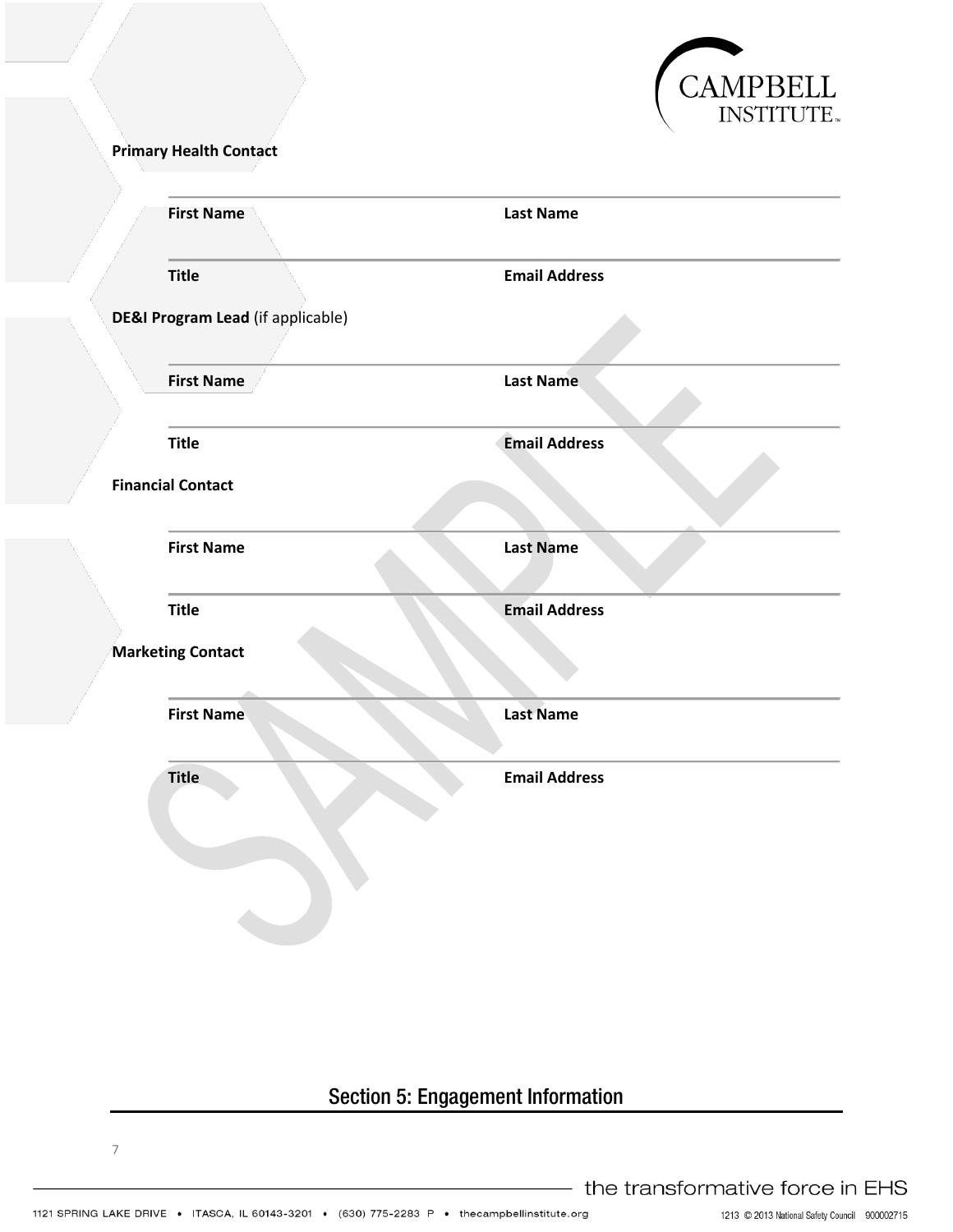

An expectation of membership is to maintain active participation in subcommittees, workgroups and discussion groups – *as appropriate based on organizational time and resources*. This assists in guiding the Campbell lnstitute's long-term strategy work plan and focuses on addressing issues critical to your organization's success while impacting industry trends and saving lives worldwide.

Please note that there does not need to be a representative in every group.

| <b>Groups</b>                     | Contact(s) |
|-----------------------------------|------------|
| Engagement Subcommittee           |            |
| Events Subcommittee               |            |
| <b>Outreach Subcommittee</b>      |            |
| <b>Participation Subcommittee</b> |            |
| <b>Research Subcommittee</b>      |            |
| DE&I Workgroup                    |            |
| <b>COVID-19 Discussion Group</b>  |            |
| <b>Hot Topic Discussion Group</b> |            |

#### **Subcommittees**

The subcommittee roles are to facilitate the functional aspect of the Campbell Institute and assist in fulfilling the three strategies of the mission. Each subcommittee is responsible for upholding the purpose and approach defined in its charter documents.

#### **Workgroups**

Workgroups assist as project-focused bodies that are strategically aligned with research efforts.

#### **Discussion Groups**

Discussion Groups are topic-focused bodies aligned with member areas of interest and intended to add value to the membership; the Groups are subject to change as new challenges arise. Discussion groups are for benchmarking and knowledge sharing while not strategically aligned with work plan activity.

#### **Subcommittees Defined**

the transformative force in EHS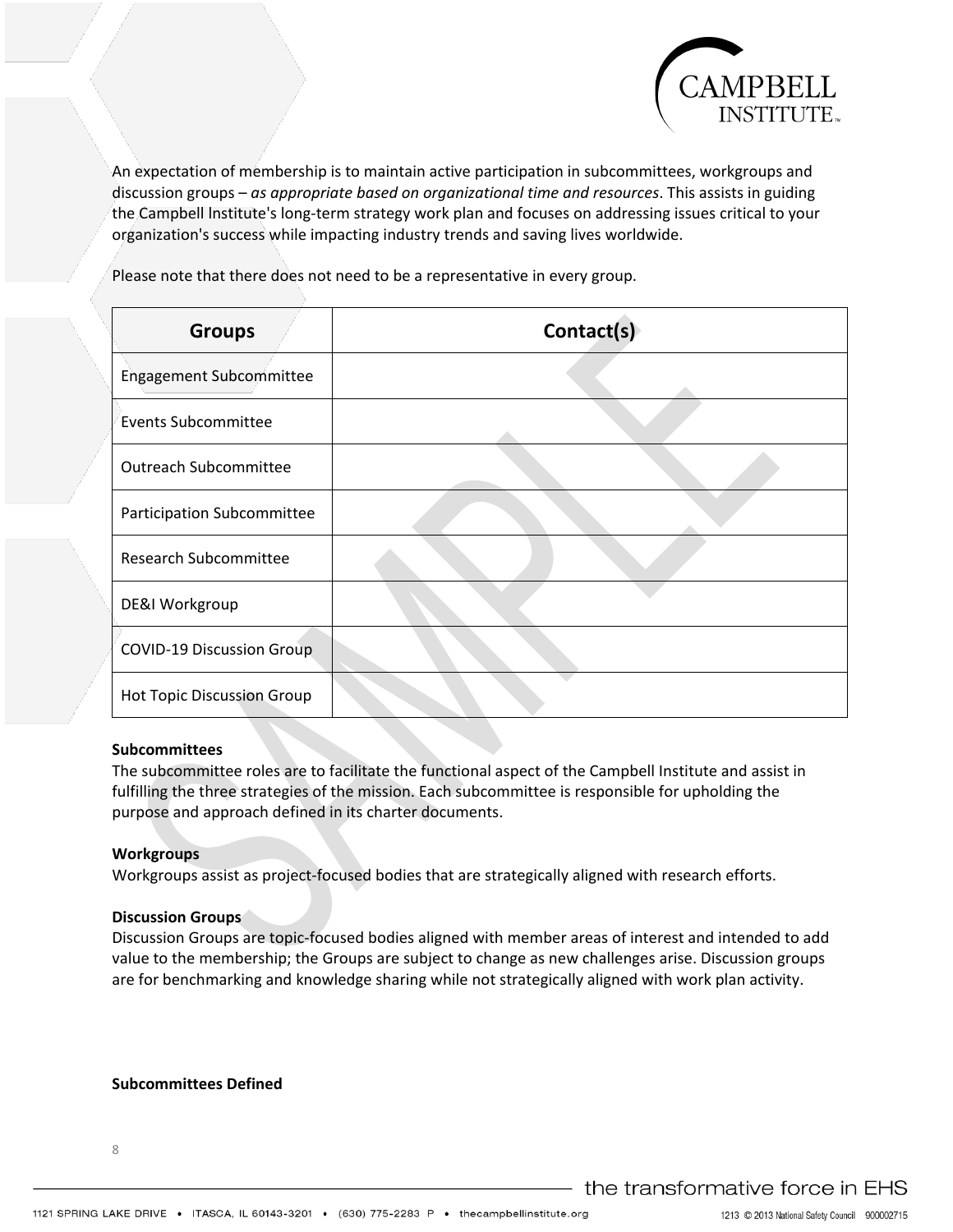

#### **Engagement Subcommittee**

The Engagement subcommittee identifies new ways to engage with member organizations to enhance membership participation.

#### **Events Subcommittee**

The Events Subcommittee identifies opportunities and platforms for the Institute to hold and participate in events worldwide by providing a collective expert knowledge base. The subcommittee strategically guides event content and recommends opportunities and further actions to be taken by the Institute.

#### **Outreach Subcommittee**

The Outreach Subcommittee manages the Campbell Institute branding presence and guides outreach to the public. The subcommittee recommends increasing, decreasing, or maintaining outreach initiatives to improve the Campbell Institute brand and representation.

#### **Participation Subcommittee**

The Participation Subcommittee seeks opportunities and engages organizations and individuals with interests and skills that might enhance the mission, vision, and belief of the Campbell Institute and return a benefit to those partners. Where partnership opportunities arise, the subcommittee vets the feasibility of such and recommends actions and possible relationships within the Institute.

#### **Research Subcommittee**

The Research Subcommittee identifies new and innovative research in EHS to enhance the understanding of critical and emerging topics to advance the mission of the Campbell Institute. In addition, the subcommittee undertakes original research, conducts literature reviews, and engages renowned experts in industry and academia. The subcommittee vets such quality when research opportunities arise and recommends their place in the Campbell Institute.

# Section 6: PowerPoint Requirements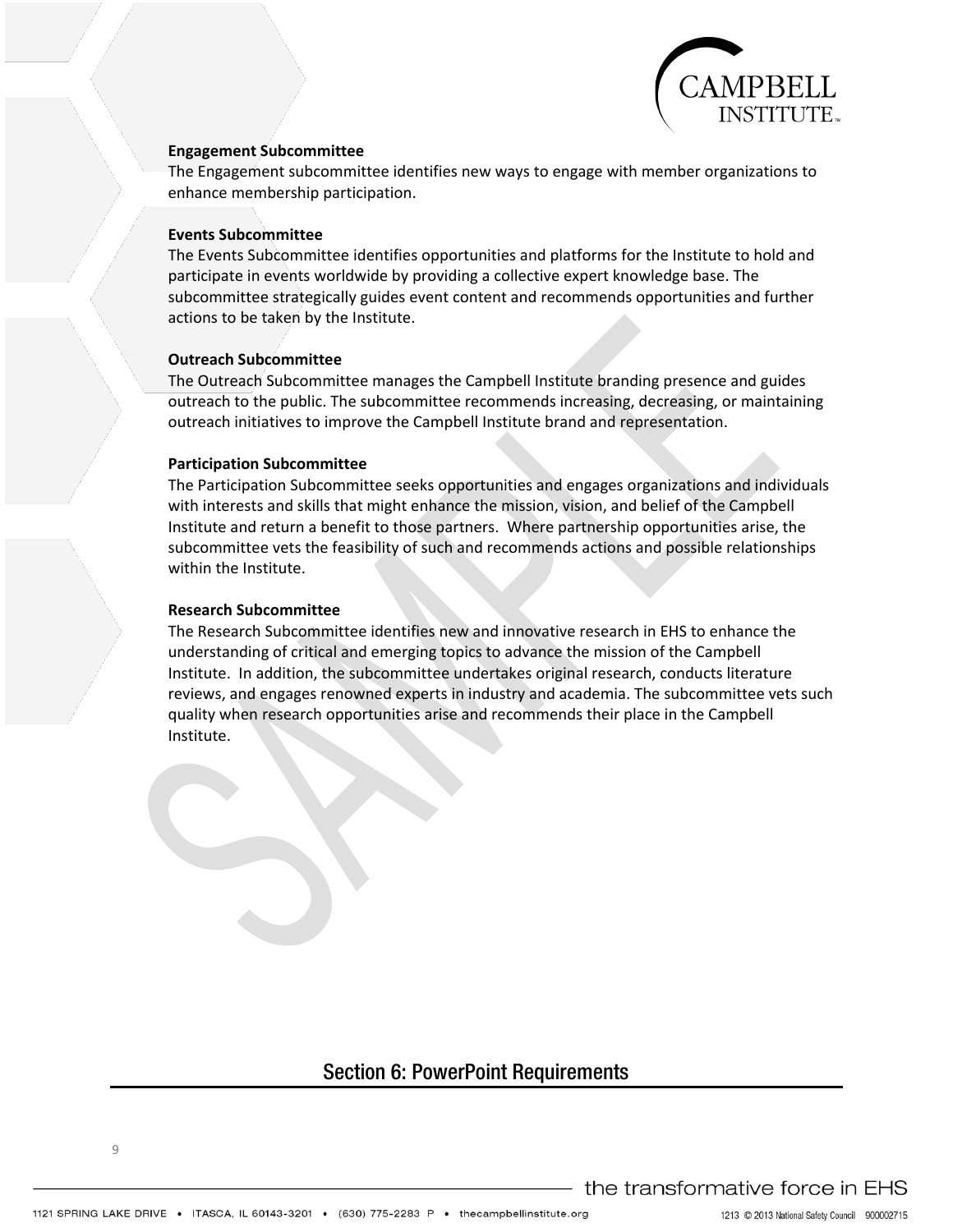

Prepare a PowerPoint that will be presented to the Participation Subcommittee. Requirements include that a minimum of **one slide per each of the following six heading topics is addressed.** 

Presentations are **limited to 20 minutes**; therefore, applicants are not expected to address every bullet point in this presentation. Select your organization's preferred attributes to highlight from the examples below.

## **1. Leadership commitment to world-class EHS**

- C-suite commitment to achieve and sustain world-class EHS excellence
- An executive-level EHS leader with extensive experience and knowledge to champion this effort
- Visible methods of demonstrating the value of EHS performance to the entire organization
- Strong, forward-thinking strategies and goals to continue improvement and sustain EHS excellence
- Motivation to benchmark, network, and share best practices
- Robust line management responsibility and accountability for EHS

## **2. Integration of EHS and business management**

- C-suite level commitment to an organizational structure promoting the integration of EHS with business operations
- A process for making EHS decisions on par with business decisions
- A process that considers EHS risk in an integrated fashion with business decisions
- EHS accountability goals at the executive and management level
- An integrated organization structure for EHS

## **3. Strong performing EHS metrics**

- Performance in one or more traditional safety metrics (OSHA Recordable Incident Rate/DART rate or similar international metrics) substantially better than the industry average for at least four consecutive years
- A minimal amount of regulatory body violations, as well as a history free of willful violations
- Leading indicators used as key performance indicators (KPIs) to measure EHS and business quality and performance
- Leading indicators that encompass employee engagement measures, process management measures and/or system-based measures
- Active benchmarking efforts with peer organizations

## **4. Share successes and lessons learned**

• Demonstrated formal and informal recognition of EHS best practices, programs and performance both internally and externally